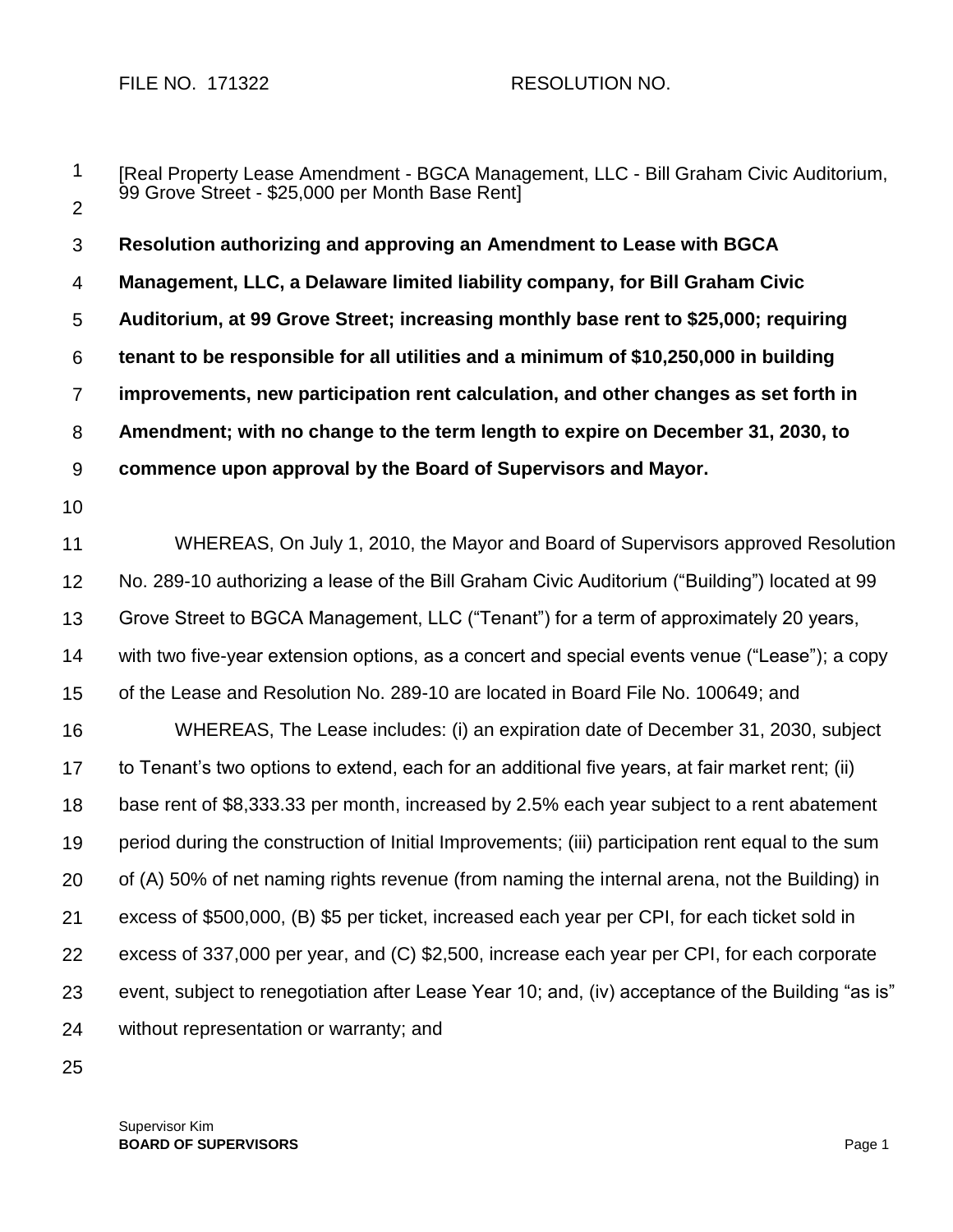1 2 3 WHEREAS, Since 2010, Tenant has not received any naming rights revenue and has only sold over 337,000 tickets one year in 2016 to trigger those elements of participation rent; and

4 5 6 7 WHEREAS, The Lease requires Tenant to make certain interior renovations and capital improvements to the Building in three phases (the "Initial Improvements"), as set forth in the Lease and exhibits attached to it, and to spend at least \$10,000,000 on the Initial Improvements; and

8 9 10 WHEREAS, The City has granted several extensions for the performance of the required improvements, and as of the date of the Amendment to Lease, Tenant has performed approximately \$564,475 of the agreed upon required capital improvements,

11 12 together with other repairs and upgrades for a total City approved improvement expenditure of approximately \$1,598,803; and

13 14 15 16 17 WHEREAS, Under the Lease, the City retains the right to use the Building 50 days per year for civic events and other City purposes; the City is not required to pay rent, but is required to pay for the costs of use, such as cleaning, security during these City events; and WHEREAS, During the time period between 2010 and the present, the City has not used more than 24 City days in any one year period; and

18 19 20 WHEREAS, The Lease requires Tenant to pay for all utilities in connection with Tenant's use of the Building, but if Tenant's utility costs exceed \$200,000, as adjusted by CPI, in any Lease year, then Tenant receives a rent credit of 50% of such excess costs; and

21 22 23 WHEREAS, As a result of significant utility rate charges since lease negotiations nearly a decade ago, Tenant has received a rent credit for excess utility costs for each year since 2011, resulting in a rent credit of over \$500,000 or five years of current base rent; and

24

25

Supervisor Kim **BOARD OF SUPERVISORS** Page 2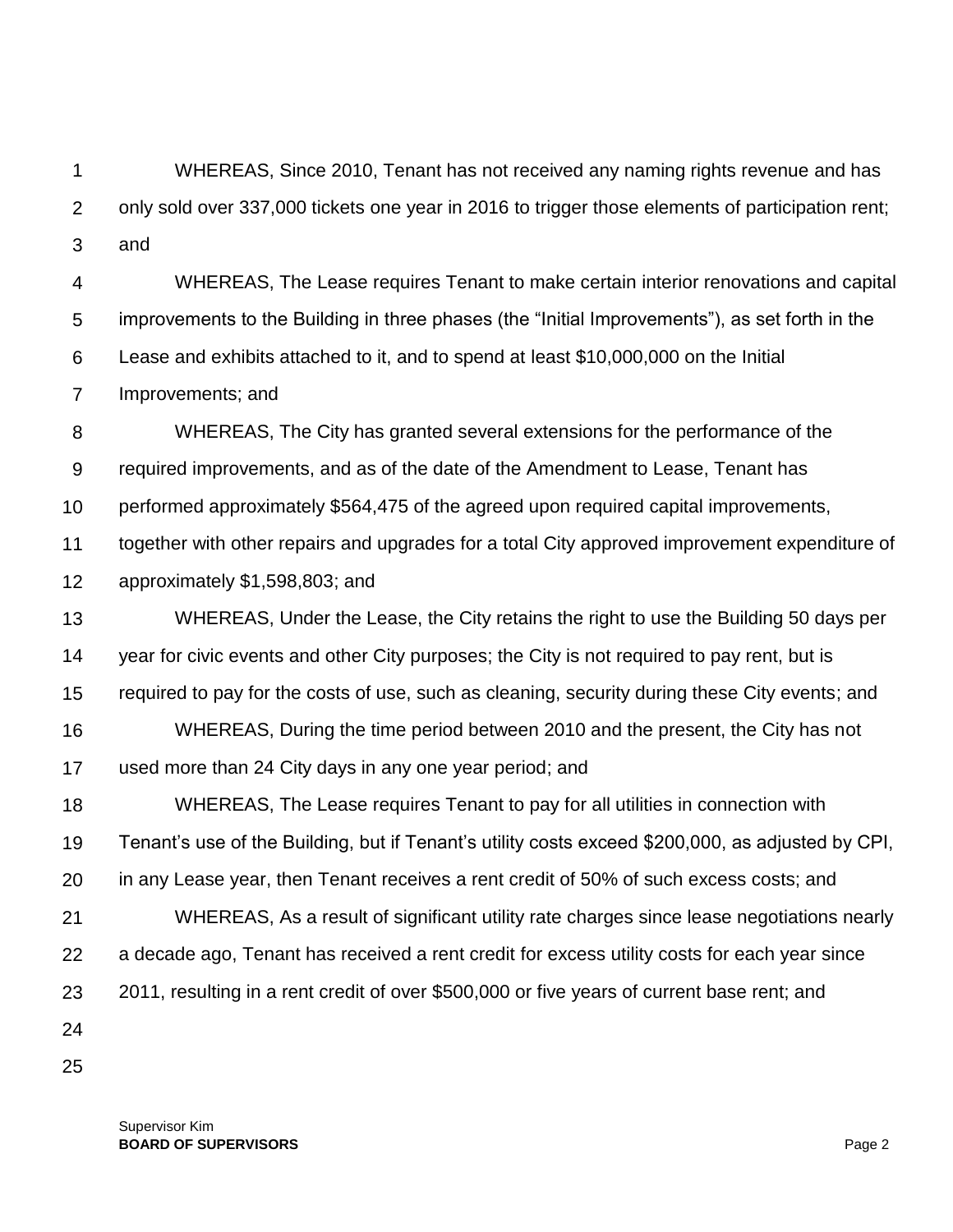1 2 3 WHEREAS, After several years of experience hosting concerts and other events in the Building, Tenant has proposed converting that portion of the Building presently known as Polk Hall into an approximately 1,200 seat club/small concert hall; and

4 5 WHEREAS, The City Administrator, as Landlord, is willing to allow Tenant to construct the proposed small venue in the Building; and

6 7 8 9 10 11 12 WHEREAS, The Real Estate Division has negotiated an amendment to certain sections of the Lease in substantially the form on file with the Clerk of the Board of Supervisors in File No. 171322, which is hereby declared to be a part of this Resolution as if set forth fully herein (the "Amendment to Lease") to allow the construction of a smaller venue in Polk Hall, increase in rent, change the terms of participation rent, require Tenant to pay all utilities without any rent credit, and require Tenant to make certain improvements in the Building; and

13 14 WHEREAS, Under the Amendment to Lease, base rent shall increase to \$25,000 per month from the current \$9,765.59 per month; and

15 16 17 18 19 20 WHEREAS, Under the Amendment to Lease, participation rent for naming rights remains the same, City's per ticket revenue has been deleted, and Tenant shall pay to City \$3,500 for each corporate event and other Non-Ticketed Events held in the main auditorium and \$2,500 for each Non-Ticketed Event held solely on or in one or more of the halls (i.e., the new Polk Hall) for which Tenant receives revenue; these amounts to increase yearly in accordance with a CPI adjustment; and

21 22 23 24 25 WHEREAS, Under the Amendment to Lease, those sections related to the Initial Improvements have been deleted and substituted with Tenant performing at least \$10,250,000 in Building Improvements, within three to ten years, including: (i) \$4,000,000 for Polk Hall Improvements, (ii) at least \$3,500,000 for Main Arena Improvements, (iii) at least \$750,000 for Freight Elevator Work; (iv) at least \$1,000,000 for Polk Street Passenger

Supervisor Kim **BOARD OF SUPERVISORS** Page 3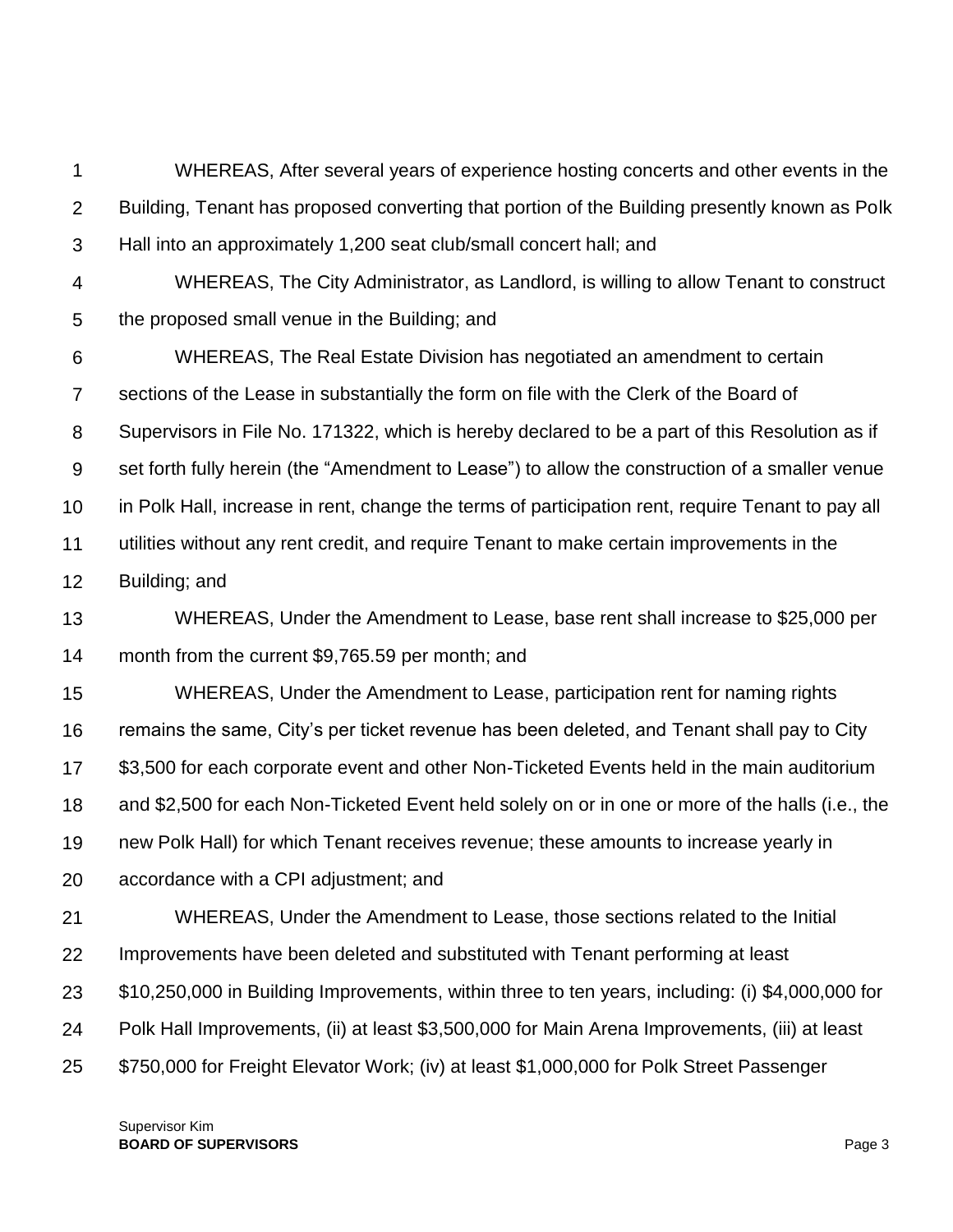1 2 Elevator Replacement; and (v) at least \$1,000,000 for remaining Elevator Replacement Work; and

3 4 WHEREAS, Under the Amendment to Lease, City days has been reduced to up to 25 days per year; and

5 6 WHEREAS, Under the Amendment to Lease, Tenant shall pay for all utilities in connection with Tenant's use of the Building without receiving any rent credit; and

7 8 WHEREAS, Other clauses in the Amendment to Lease update required City provisions; and

9 10 WHEREAS, The amendments to the certain sections of the Lease shall commence upon approval by the Board of Supervisors and Mayor; now, therefore, be it

11 12 13 14 15 16 RESOLVED, That in accordance with the recommendation of the Director of Property and the City Attorney, the Director of Property on behalf of the City, as Landlord, be and is hereby authorized to take all actions necessary to execute the Amendment to Lease at Bill Graham Civic Auditorium, for the remainder of the initial term and the two five year options subject to the enactment of a resolution by the Board of Supervisors and the Mayor, in their respective sole and absolute discretion, approving and authorizing the same; and, be it

17 18 19 20 FURTHER RESOLVED, The monthly base rent for the remainder of the initial twenty year term shall be \$25,000 per month, subject to annual adjustments of 2.5% percent, exclusive of all utilities and services for which Tenant is solely responsible without any rent credit, as set forth in the Amendment to Lease; and, be it

21 22 23 24 25 FURTHER RESOLVED, The Board of Supervisors approves the Amendment to Lease in substantially the form in the Board's File and authorizes the Director of Property to take all actions, on behalf of City, to enter into any further amendments or modifications (including without limitation, the exhibits) to the Lease that the Director of Property determines, in consultation with the City Attorney, are in the best interests of the City, do not materially

Supervisor Kim **BOARD OF SUPERVISORS** Page 4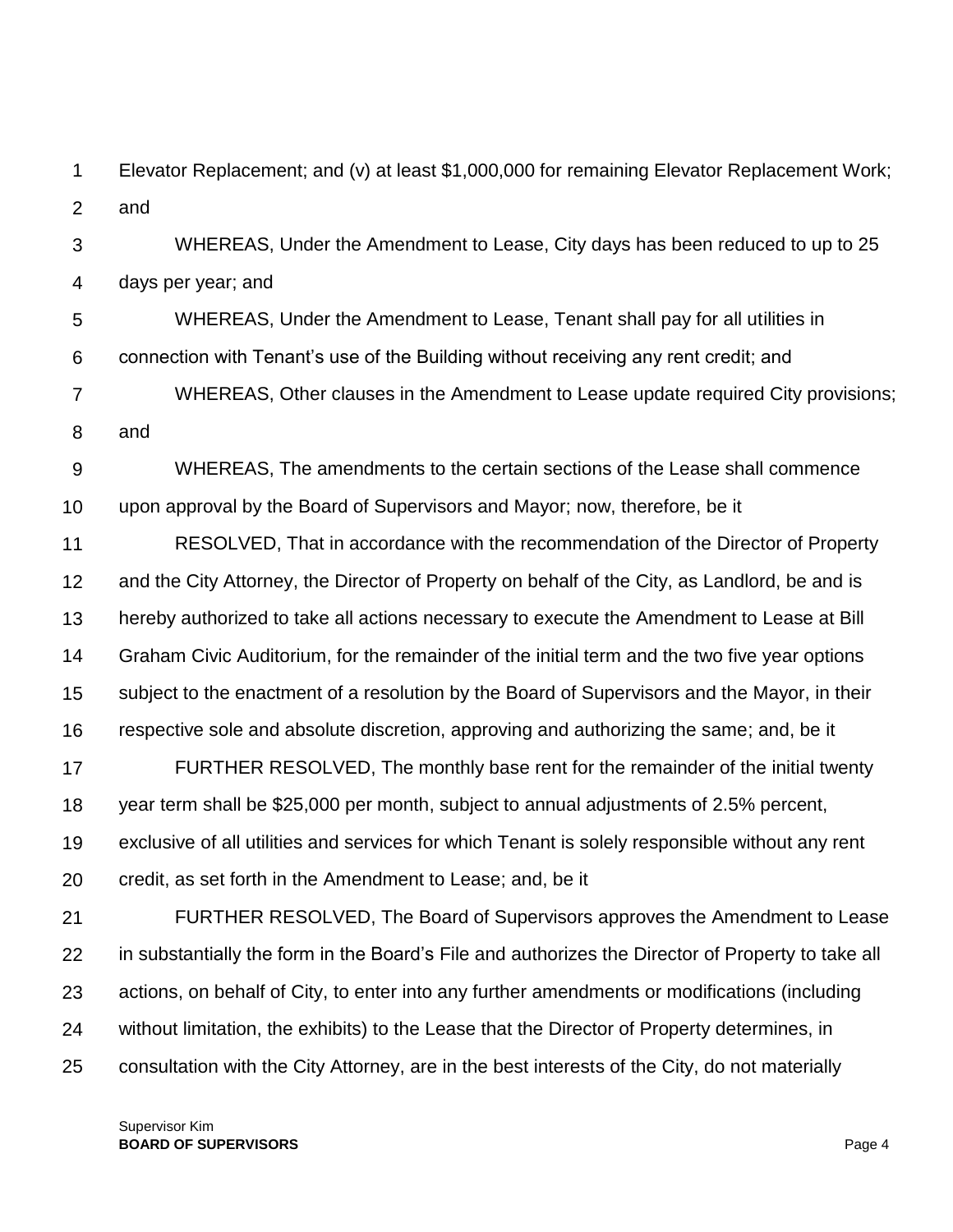increase the obligations or liabilities of the City, and are necessary or advisable to complete the transaction and effectuate the purposes and intent of this resolution and are in compliance with all applicable laws, including City's Charter; and, be it FURTHER RESOLVED, That the Competitive Bidding Procedures would be impractical in light of the existing Lease Agreement between City and Tenant for the Building; and, be it FURTHER RESOLVED, That any action heretofore taken by any City employee or official with respect to the exercise of the Amendment to Lease as set forth herein is hereby approved, confirmed and ratified; and, be it FURTHER RESOLVED, That within thirty (30) days of the Amendment to Lease agreement being fully executed by all parties, the Director of Property shall provide a copy of the Amendment to Lease to the Clerk of the Board to include into the official file.